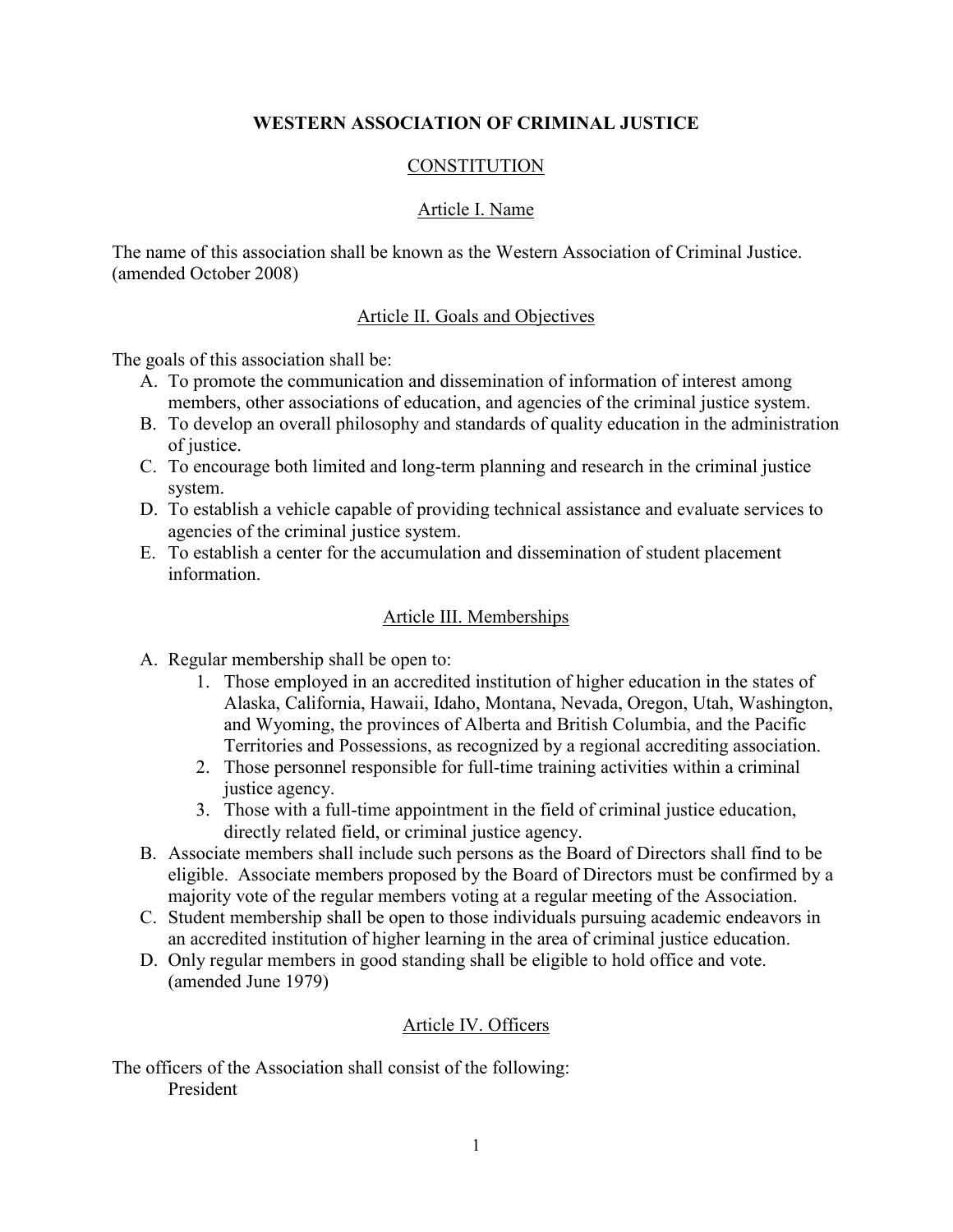Vice President Second Vice President Secretary/Treasurer

No officer of the association, with exception of the Secretary/Treasurer, may serve consecutive terms in the same office. The President, Vice President and Second Vice President shall serve in each respective office for a period of one year from the date of assuming office except this period may be extended as necessary (1) to fulfill the unexpired term of another officer under the progression arrangements of this Constitution or (2) to maintain continuity of the organization until succeeded at the annual meeting by officers who are qualified and duly elected when the scheduling of the annual meeting results in the term of office extending beyond a year. (amended April 1987)

The Vice President shall automatically succeed the President upon completion of the President's full term in office or in the event the President resigns, is recalled, or dies prior to the expiration of a full term of office. (amended April 1987)

The Second Vice President shall automatically succeed the Vice President upon completion of the Vice President's full term in office or in the event the Vice President resigns, is recalled, or dies prior to the expiration of a full term of office. A special election for the office of Vice President shall be conducted should the Second Vice President be unable to complete the elected term. (added April 1987)

The Secretary/Treasurer shall serve for a period not to exceed two (2) years from the date of assuming office and may be eligible for re-election not to exceed two (2) terms in succession in the same office. (amended Oct. 1981)

### Article V. Meetings

There shall be an annual meeting, the time and place to be determined by the Board of Directors and approved by the regular membership. Special meetings may be called at any time, as directed by a majority of the Board of Directors and officers, or may be called by petition by twenty-five (25%) of the regular membership in good standing.

### Article VI. Amendments to the Constitution

This Constitution may be amended at an annual business meeting of the Association. Constitutional amendments should be labeled "Amendments to the Constitution" and notification given by mail to the general membership at least ninety (90) days prior to the annual meeting. Proposed amendments may be received from the Constitution and By-Laws Committee or by petition from twenty-five (25%) of the regular membership in good standing. The vote of twothirds (2/3) of the regular membership present and voting at the annual meeting is required for the passage of a constitutional amendment.

#### Article VII.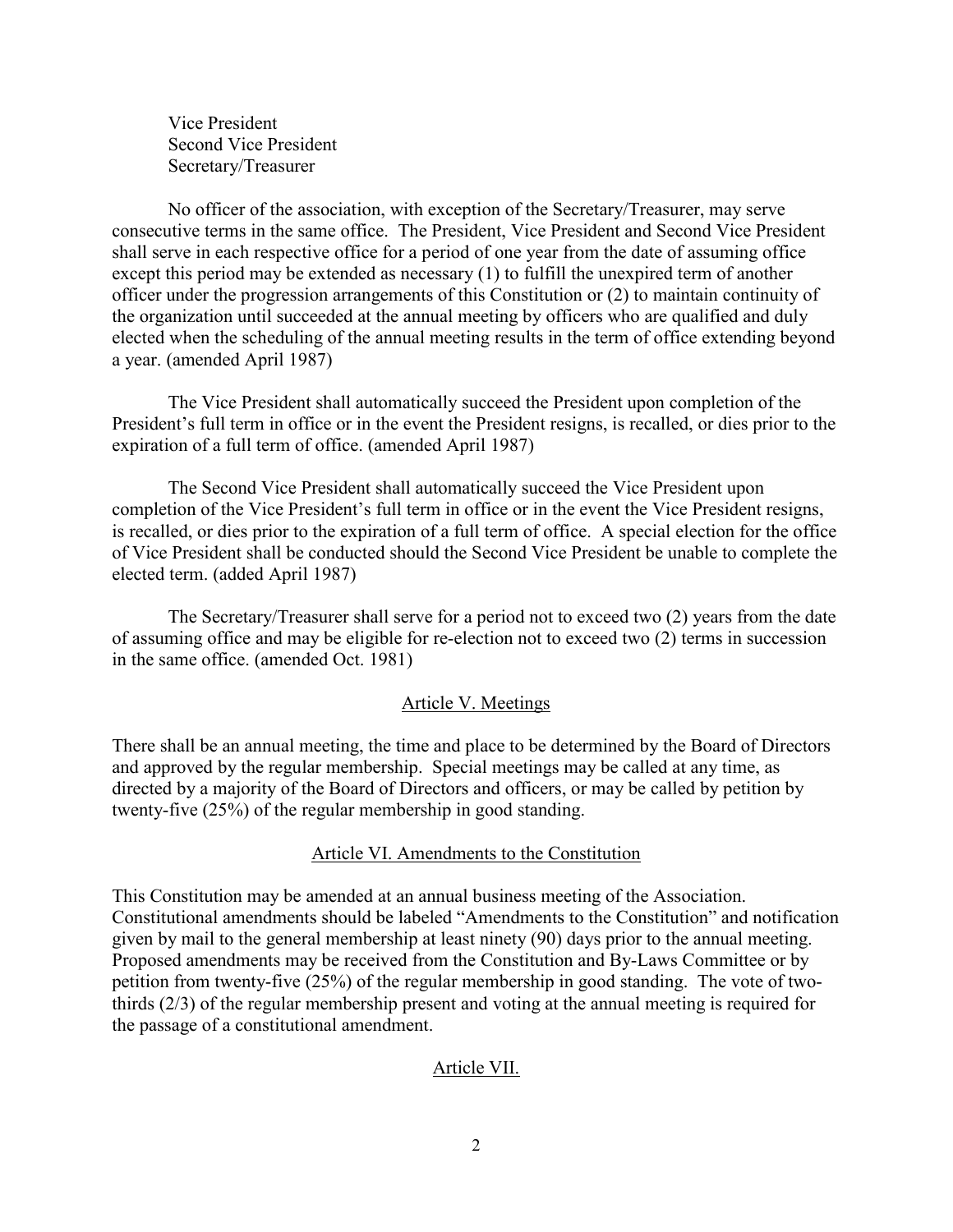### Section 1. Board of Directors

The Board of Directors shall be composed of:

- (1) The immediate past president,
- (2) The elected officers, and
- (3) The elected regional trustees to the Academy of Criminal Justice Sciences.

The Board of Directors shall provide general policy direction for the Association. All past presidents may serve as ex-officio members of the Board of Directors. (amended April 1987)

# Section 2. Constitution and By-Laws Committee

Upon assuming office, the President shall appoint a Constitution and By-Laws Committee. The Chairperson of this committee shall also serve as the parliamentarian for the Association. Members of this committee shall familiarize themselves with the Constitution and By-Laws. Suggestions, proposals, or orders pertaining to the Constitution and By-Laws shall be presented to this committee for approval before being presented to the membership for action.

### Section 3. Membership Committee

Upon assuming office, the President shall appoint a Membership Committee, composed of at least one (1) member from each member state, to assist in gaining membership in this organization. The Secretary/Treasurer shall serve as the Chairperson of this Committee to facilitate the implementation of Article I of the By-Laws. This Committee shall insure that all provisions of Article I are adhered to in the processing of membership applications.

### Section 4. Nomination and Election Committee

The President, upon assuming office, shall appoint a Nomination and Election Committee of not less than three (3) members of which only one (1) may be a member of the current Board of Directors. The duties and responsibilities of this committee shall be those as set forth in appropriate sections of Article VI of the By-Laws of this Association.

### Section 5. Other Committees

The President shall have the power to appoint such other committees as deemed necessary, in accordance with paragraph D, Section 1, Article III of these By-Laws.

# Article VIII. Membership Dues

In accordance with Section 2, article V of the By-Laws and Article VIII of the Constitution of this Association, membership dues shall be established by the Board of Directors. (amended Nov. 1985)

### Article IX. Amendments

Section 1. By-Laws may be amended or altered after the Constitution and By-Laws Committee has submitted the proposed amendment, in writing, to the regular membership for a ballot. The proposed amendment shall be titled "By-Laws Amendment" and shall require two-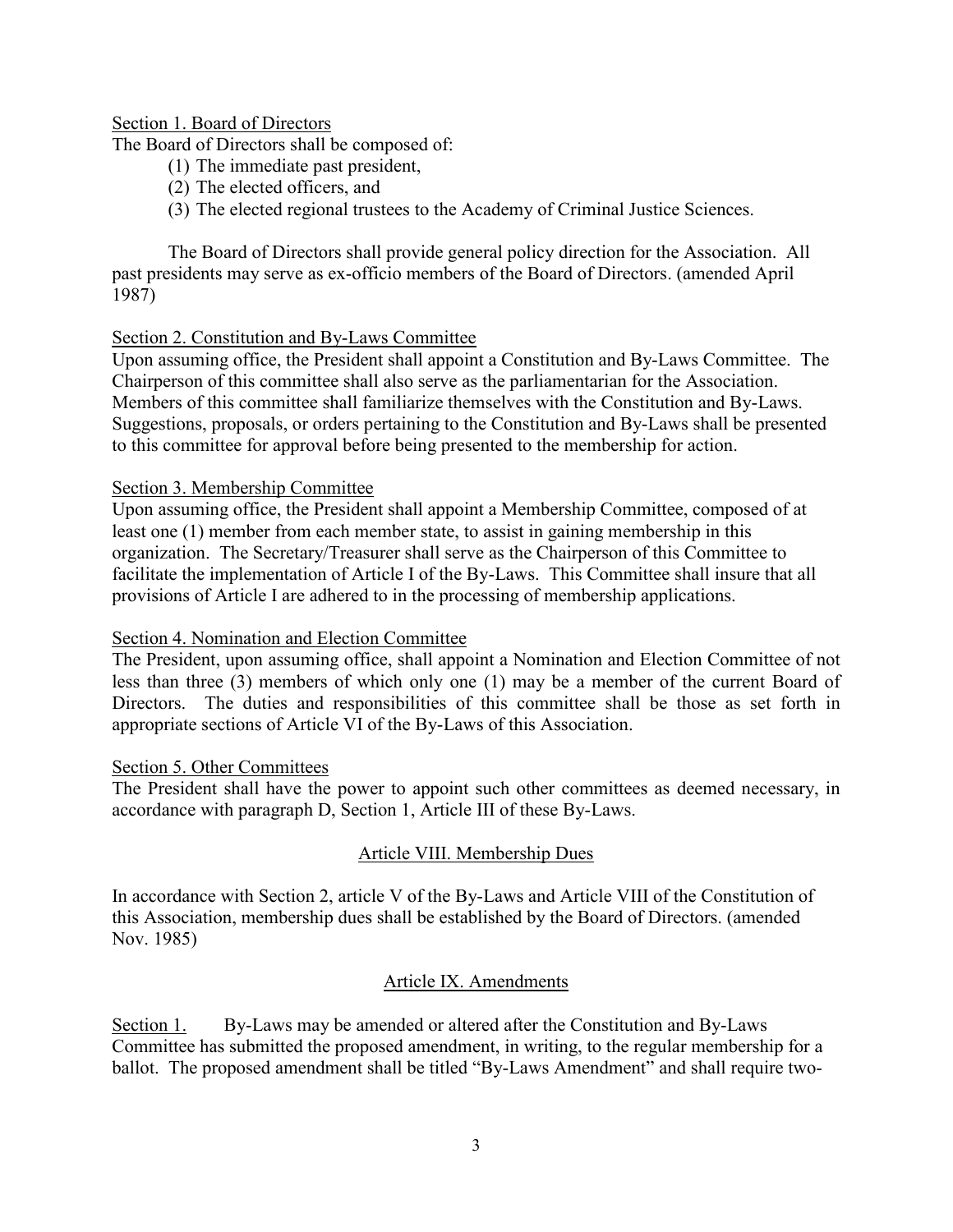thirds (2/3) affirmative vote of the general membership responding to a mailed ballot, for the amendment to become effective.

Section 2. Proposed amendments may be received either from the Constitution and By-Laws Committee or by petition from twenty-five (25%) of the regular membership in good standing.

Section 3. A proposed amendment received by petition shall be submitted by the Constitution and By-Laws Committee to the regular membership for vote either by mail ballot or at the next annual meeting.

# BY-LAWS

# Article I. Membership

Section 1. Applicants for membership must meet the requirements set forth in Article III of the Constitution.

Section 2. Applications shall be completed and sent to the Secretary/Treasurer. The Membership Committee shall determine if the applicant is qualified.

Section 3. If the applicant is accepted, the Chairperson of the Membership Committee shall notify the applicant, stating the date of acceptance, with additional instructions.

Section 4. If the applicant is rejected by the Membership Committee, notice of the rejection, signed by the Chairperson of the Membership Committee, shall be sent to the applicant.

Section 5. The applicant may appeal on receipt of the rejection to the Association as a whole. A hearing shall be conducted at the next annual meeting of the Association.

Section 6. A majority vote of the Associations' regular membership in attendance and voting at the annual meeting shall either sustain or overrule the Membership Committee and such votes shall be final.

Section 7. Any member who shall be in arrears for dues, as set forth in Article VIII of the Constitution, shall be dropped from the association.

Section 8. No person shall retain membership whose occupation or activities are inconsistent with the goals and objectives of the Association.

# Article II. Duties of Officers

Section 1. The Duties of the President shall be:

- A. To preside at all Board of Directors' meetings,
- B. To preside at all meetings of the Association,
- C. To enforce the Constitution and By-Laws,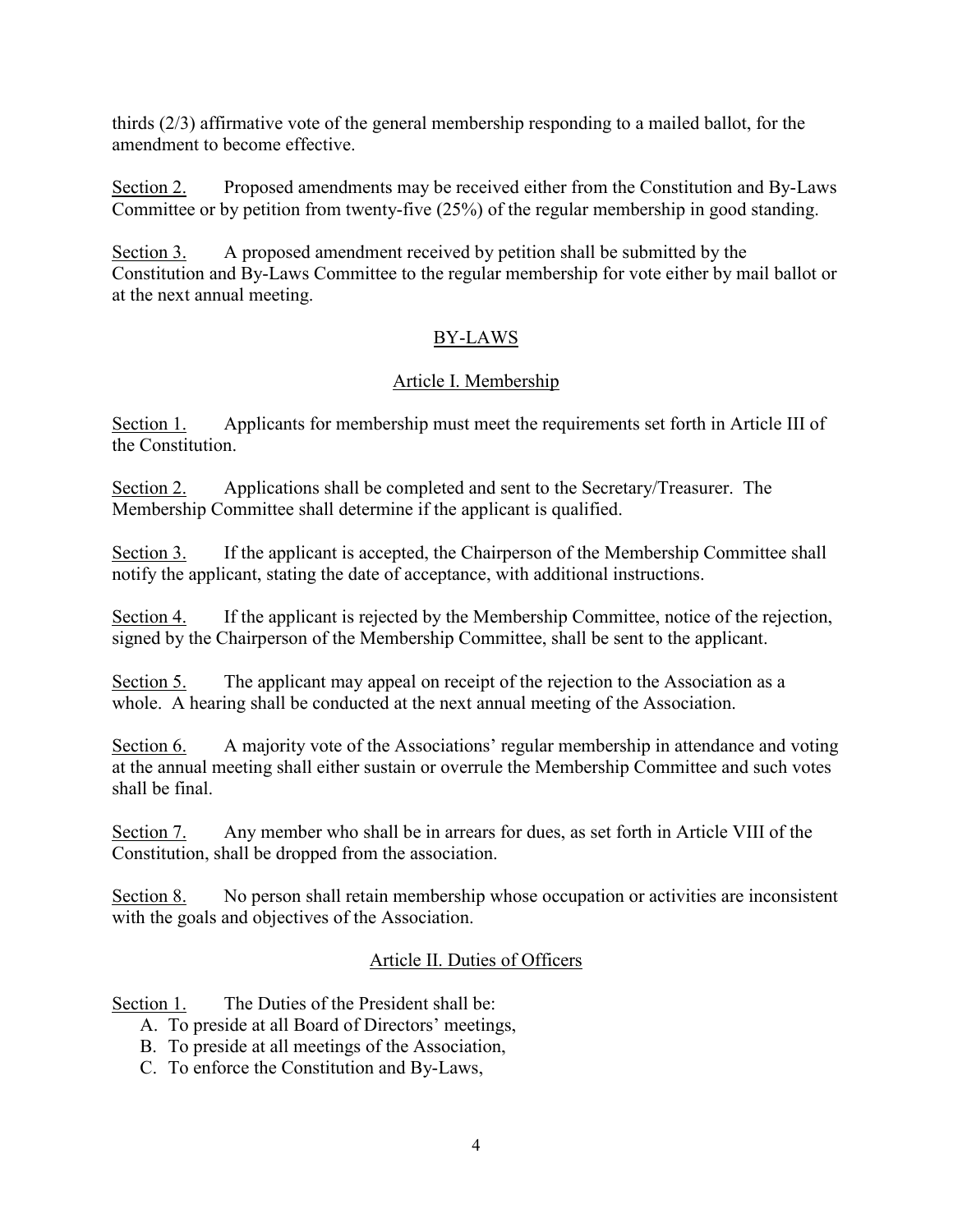- D. To appoint on the day of his assumption of office those committees required by the Constitution and By-Laws, and such other committees as directed, to attend to the orderly operation of the Association.
- E. To, prior to the adjournment of each annual meeting, require the Secretary/Treasurer to submit a statement of all monies received, deposited, and disbursed since the last annual meeting and the financial standing of the Association.
- F. To appoint from the membership individuals to assist in the conduct of the office of the President, so as to insure that the responsibilities of the office are met and the goals and objectives of the Association are furthered.

Section 2. The Duties of the Vice President shall be:

- A. To assist the president in the duties outlined in Section 1 above,
- B. To officiate for the president in the event of the absence of the President,
- C. To assume the responsibility of planning the annual meeting,
- D. To represent the Association at various functions, as directed by the President and/or the Board of Directors,
- E. To be responsible for all publicity concerning the Association, and
- F. To assume the duties of President at the annual meeting at the end of a full, one year term, or at any date when the President is unable to fulfill the full term of office. (amended April 1987)

Section 3. The Duties of the Second Vice President shall be:

- A. Assist the President and Vice President in the duties outlined in Article III, Sections 1 and 2,
- B. In the absence, expulsion, or resignation of both the President and Vice President, assume the duties of the President,
- C. In the absence, expulsion, or resignation of both the Vice President, assume the duties of the Vice President,
- D. Perform duties assigned by the President,
- E. Succeed to the position of Vice President when the Vice President assumes the Presidency. (added April 1987)

Section 4. The Duties of the Secretary/Treasurer shall be:

- A. To keep accurate minutes of the proceedings of the Board of Directors, the annual meeting and special and called meetings,
- B. To keep records of the names, addresses and such data pertaining to the membership as may be of interest or use and is directed by the Board of Directors or membership,
- C. To keep an accurate record of all monies received, deposited, and disbursed in the name of the association,
- D. To sign all orders drawn on the funds of the Association, when approved by the President or lawfully voted,
- E. To perform such other duties as directed by the President, the Board of Directors, and membership. (Article II Section 3 prior to April 1987)

# Article III. Election, Recall, and Appointment of Officers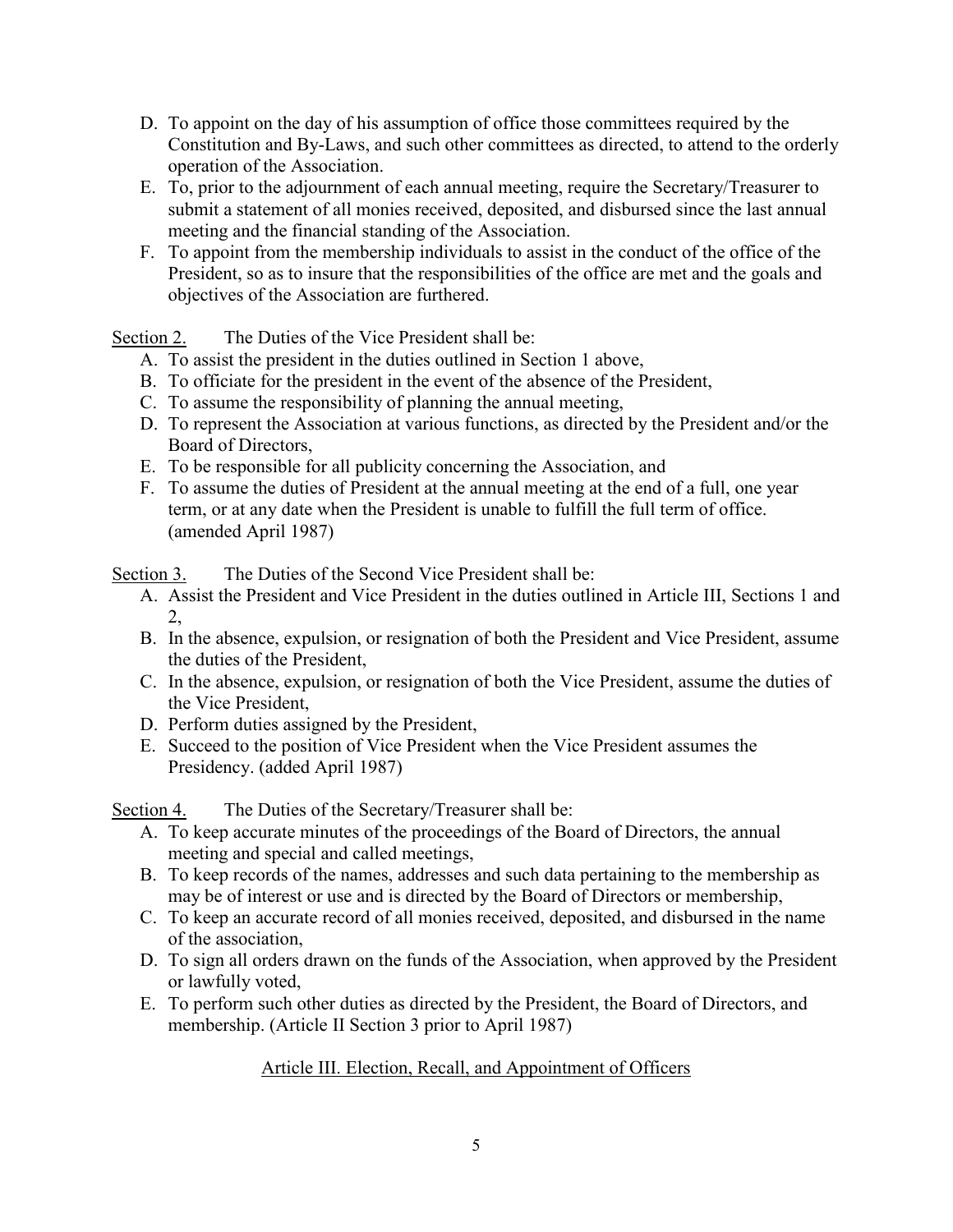Section 1. Second Vice President and Secretary/Treasurer shall be elected by mail ballot of the regular membership, and shall hold office until their successors are elected and qualified consistent with article IV of the Constitution. (amended April 1987)

Section 2. The nomination and Election Committee shall select a slate of not less than two (2) nominees for the office of Second Vice President and, when appropriate, Secretary/Treasurer. Nominees for an office shall not be from the same state as the officer whose term is expiring except when attempting to succeed himself. The Nomination and Election Committee shall inform the general membership of their work and solicit nominations by mail from the regular members in good standing. The election of officers shall be completed no less than 30 days prior to the annual meeting, and elected officers shall not be notified of their election no less than 21 days prior to the annual meeting. (amended Nov. 1985 and April 1987)

Section 3. During the time on the agenda titled "Announcement of Elected Officers", the Chairperson of the Nomination Committee shall present the results of the election. Qualified newly-elected officers shall assume their offices at that time.

Section 4. In order to be a nominee, a candidate for office shall be a regular member in good standing.

Section 5. Only regular members in good standing may nominate a candidate.

Section 6. Officers of the Association may be recalled for any violation of the Constitution, By-Laws, or rulings of the Board of Directors.

Section 7. Motion for recall may be made at any Board of Directors' meeting or at annual meeting of the Association.

# Section 8.

- A. In the event the President resigns, is recalled, or dies, prior to the expiration of the term of office, the Vice President shall become President. A President who assumes the portion of the one year term of another, will complete the term of the predecessor before commencing the regular full year term of the normal office period. (amended April 1987)
- B. In the event the Vice President position is vacated prior to the expiration of the term of office, the Second Vice President shall assume the office of Vice President for both the remainder of the predecessor's term and the normal full year term of the office of the Vice President. (amended April 1987)
- C. In the above cases, the new President and/or the new Vice President shall serve the remaining term of office of the predecessor(s) to be followed by their regular term of office.
- D. In the event the Second Vice President position is vacated prior to the expiration of the term of office, the position will be filled by special election conducted by the Nomination and Election Committee within thirty days following the vacancy. The special election shall be conducted in accordance with the processes established in By-Laws, Article IV, Section 2, except the newly elected Second Vice President shall assume office within forty-five days of occurrence of the vacancy. Whether elected through the normal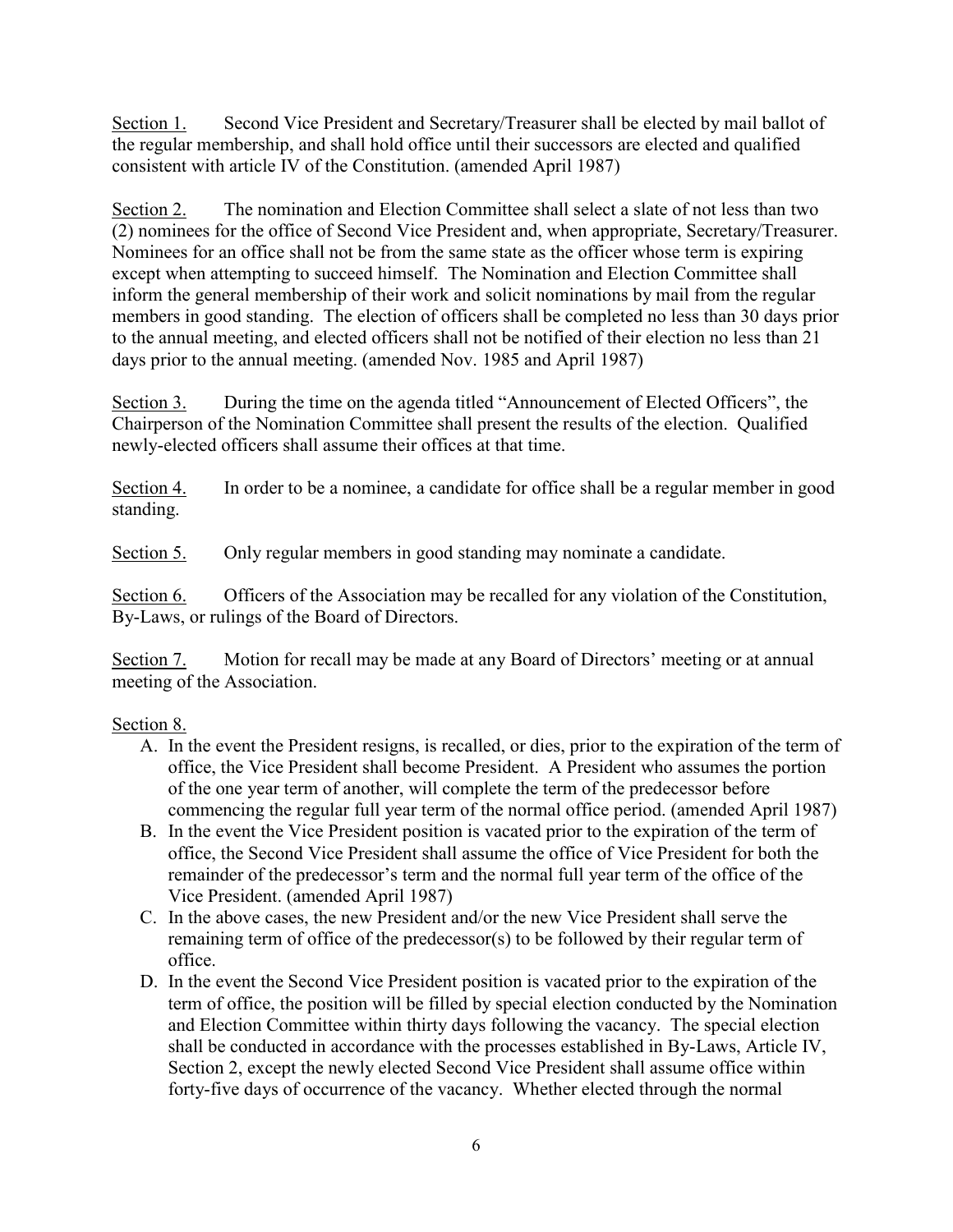election process or by special election, a member elected to Second Vice President will proceed in the normal progression process to Vice President and President offices. (added April 1987)

Section 9. The Regional Trustee to the Academy of Criminal Justice Sciences (ACJS) shall be elected from the Western and Pacific Association of Criminal Justice Educators (WPACJE) but must be a member of the ACJS. The Trustee shall be nominated in accordance with the procedures for the other officers. At least two (2) nominees' names shall be forwarded to the ACJS Election Committee for election during the annual ACJS election. (amended Oct. 1979)

# Article IV. Meetings

Section 1. All elected officers and members of the Board of Directors shall be required to attend called meetings.

Section 2. In meetings of the Association and the Board of Directors, the following order of business shall prevail, unless set aside by parliamentary procedure:

- A. Call to order
- B. Roll-call of the Board of Directors
- C. Reading of minutes of previous meeting
- D. Report of the President
- E. Report of the Vice President
- F. Communications
- G. Treasurer's report
- H. Committee reports
- I. Unfinished business
- J. New business agenda announcement of newly elected officers
- K. Resolutions
- L. Next meeting
- M. Adjournment

Section 3. Robert's Rule of Order (Revised) shall govern the Association in all cases to which they are applicable and in which they are not inconsistent with the Constitution and By-Laws of this Association.

### Article V. Funds of the Association

Section 1. A general fund is hereby created. All revenues derived from membership dues shall be placed in said fund.

Section 2. The Board of Directors shall have the power to establish the membership dues. (amended Nov. 1985)

Section 3. The Board of Directors shall have the authority, with approval of the regular membership, to enter into agreement with public and private agencies for the purposes of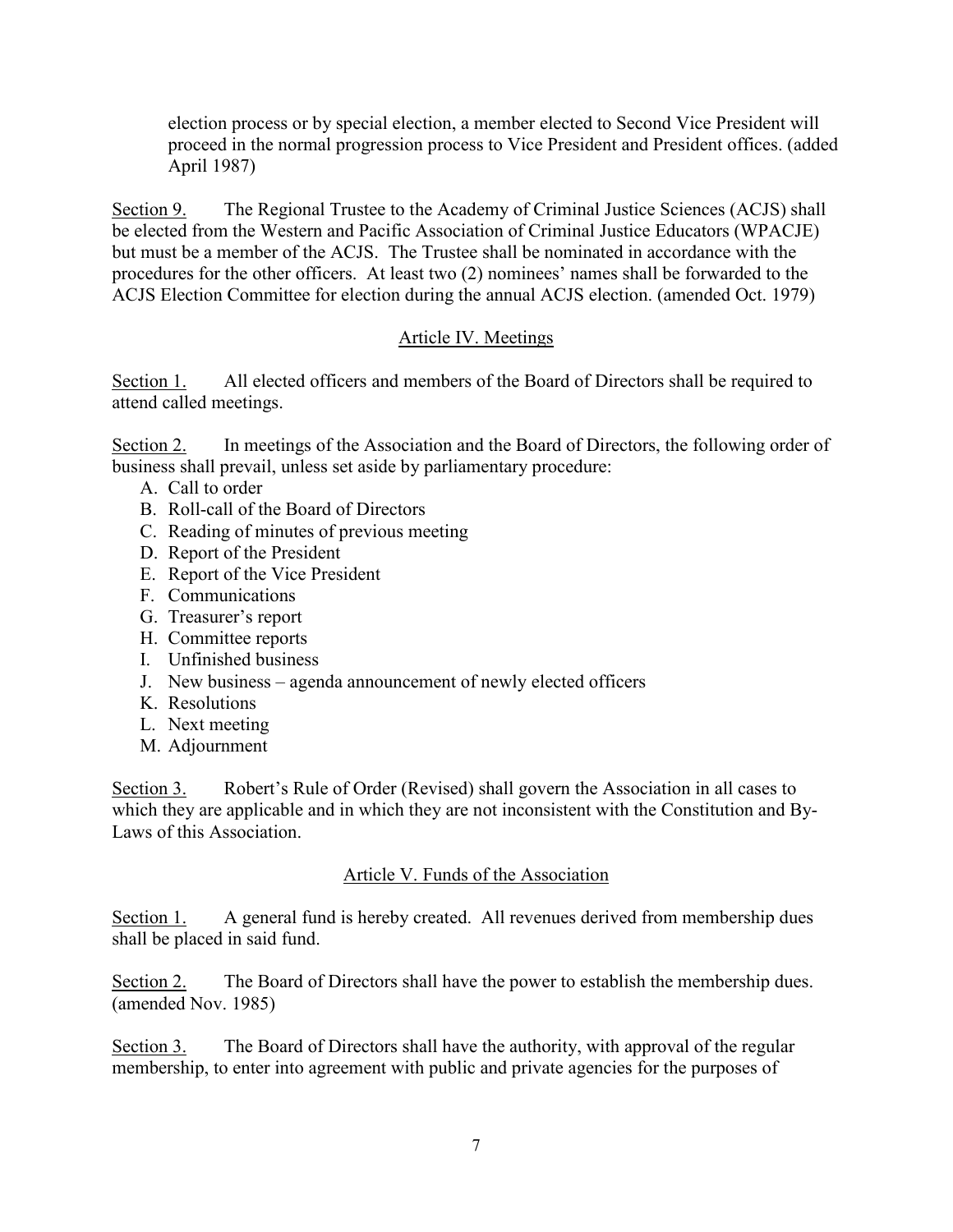accepting grants to aid the Association in meeting the goals and objectives, as stated in Article II of the Constitution.

Section 4. Funds received with restrictions shall be administered in a manner established in agreement between the grantor and the Association.

# Article VI. Committees

# Section 1. Auditing Committee

The presiding officer, with concurrence of the Board of Directors, shall appoint an Auditing Committee of not less than three (3) regular members, who shall inspect the fiscal records of the Association prior to the annual meeting and report their findings to the general membership. If any irregularities are noted, the Committee shall immediately inform the President and the Board of Directors.

# Section 2. Constitution and By-Laws Committee

Upon assuming office, the President shall appoint a Constitution and By-Laws Committee. The Chairperson of this Committee shall also serve as the parliamentarian for the Association. Members of this Committee shall familiarize themselves with the Constitution and By-Laws and shall submit such reports as directed by the presiding officer of the Association. The Constitution and By-Laws Committee shall have the duty to draw and propose amendments to the Constitution and By-Laws. Suggestions, proposals, or orders pertaining to the Constitution and By-Laws shall be presented to this Committee for approval before being presented to membership for action.

# Section 3. Membership Committee

Upon assuming office, the President shall appoint a Membership Committee, composed of at least one (1) member from each member state, to assist in gaining membership in this organization. The Secretary/Treasurer shall serve as Chairperson of this Committee to facilitate the implementation of Article I of the By-Laws. This Committee shall insure that all provisions of Article I are adhered to in the processing of membership applications.

### Section 4. Nomination and Election Committees

The President, upon assuming office, shall appoint a Nomination and Election Committee of not less than three (3) members of which only one (1) may be a member of the current Board of Directors. The duties and responsibilities of this Committee shall be those as set forth in appropriate sections of Article III of the By-Laws of this Association.

### Section 5. Other Committees

The President shall have the power to appoint such other committees as deemed necessary, in accordance with paragraph D, Section 1, Article II of these By-Laws.

# Article VII. Membership Dues

In accordance with Section 2, Article V of the By-Laws, and Article VIII of the Constitution of this Association, membership dues shall be established by the Board of Directors.